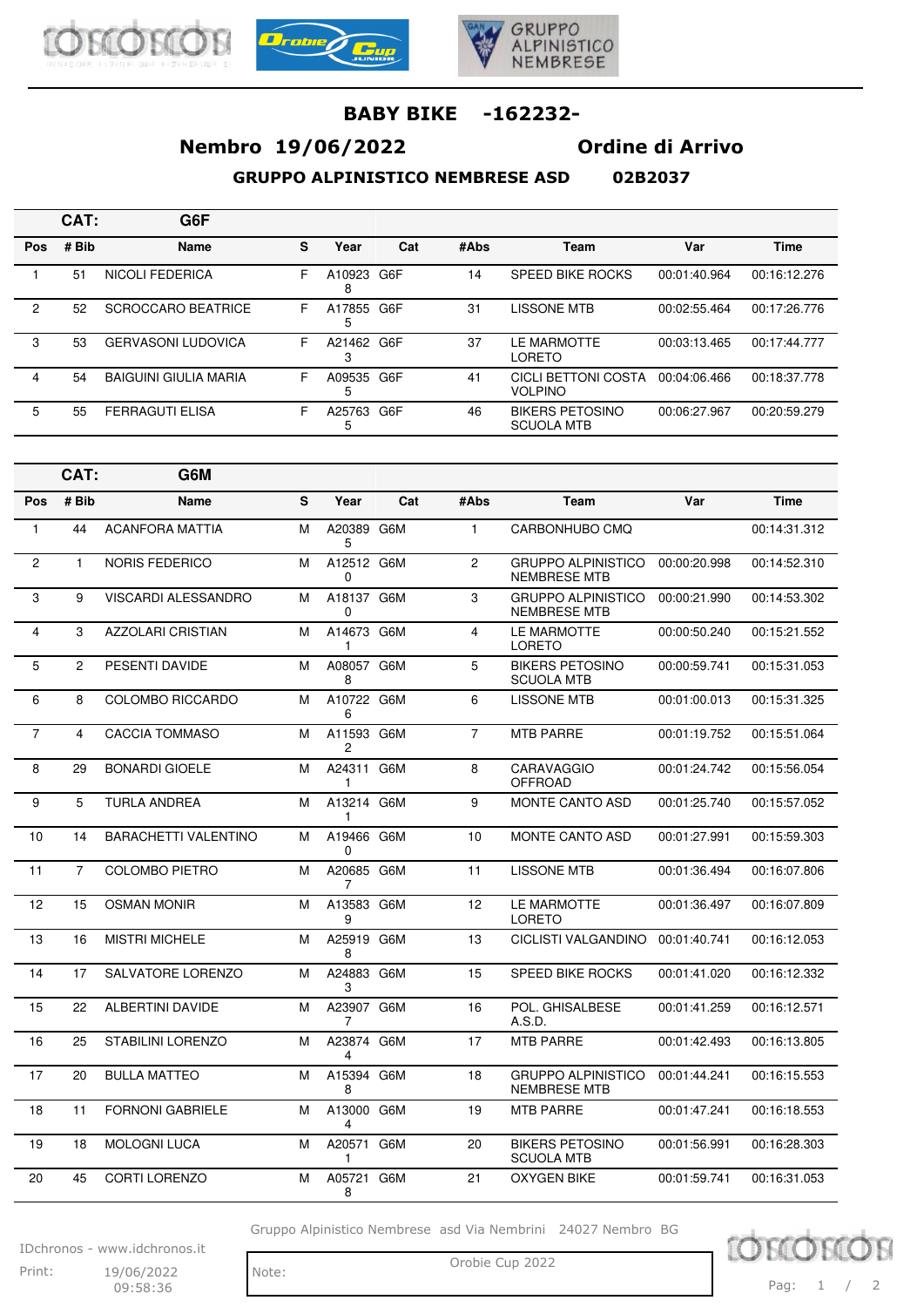





# **Nembro 19/06/2022 Ordine di Arrivo**

**GRUPPO ALPINISTICO NEMBRESE ASD 02B2037**

|     | CAT:  | G6M                            |   |                        |     |      |                                                  |              |              |
|-----|-------|--------------------------------|---|------------------------|-----|------|--------------------------------------------------|--------------|--------------|
| Pos | # Bib | Name                           | S | Year                   | Cat | #Abs | Team                                             | Var          | <b>Time</b>  |
| 21  | 13    | <b>FEDERICI RICCARDO</b>       | М | A23829 G6M<br>3        |     | 22   | <b>SCUOLA MTB SAN</b><br>PAOLO D'ARGON           | 00:02:01.741 | 00:16:33.053 |
| 22  | 12    | <b>DAMIANI NICOLA</b>          | M | A07396 G6M<br>3        |     | 23   | POL. GHISALBESE<br>A.S.D.                        | 00:02:03.241 | 00:16:34.553 |
| 23  | 35    | <b>FENOTTI MATTIA</b>          | М | A14121 G6M<br>9        |     | 24   | ZAINA CLUB A.S.D.                                | 00:02:20.017 | 00:16:51.329 |
| 24  | 28    | <b>FERRARI LUCA</b>            | М | A24890 G6M<br>$\Omega$ |     | 25   | LE MARMOTTE<br><b>LORETO</b>                     | 00:02:34.219 | 00:17:05.531 |
| 25  | 30    | <b>BONATI NOAH</b>             | М | A13860 G6M<br>8        |     | 26   | LE MARMOTTE<br><b>LORETO</b>                     | 00:02:34.221 | 00:17:05.533 |
| 26  | 24    | <b>BENTI ANDREA</b>            | M | A16272 G6M<br>2        |     | 27   | <b>SCUOLA MTB SAN</b><br>PAOLO D'ARGON           | 00:02:34.992 | 00:17:06.304 |
| 27  | 43    | <b>TERZI NICOLA</b>            | M | A06508 G6M<br>8        |     | 28   | <b>OXYGEN BIKE</b>                               | 00:02:44.241 | 00:17:15.553 |
| 28  | 21    | <b>BALLABIO ANDREA</b>         | М | A20701 G6M<br>9        |     | 29   | <b>LISSONE MTB</b>                               | 00:02:50.492 | 00:17:21.804 |
| 29  | 10    | <b>CHITO' CRISTIAN</b>         | М | A24082 G6M<br>4        |     | 30   | <b>VELO CLUB SARNICO</b><br>A.S.D.               | 00:02:50.734 | 00:17:22.046 |
| 30  | 23    | <b>DOSSI STEFANO</b>           | M | A20833 G6M<br>6        |     | 32   | <b>LISSONE MTB</b>                               | 00:02:58.741 | 00:17:30.053 |
| 31  | 40    | MACCARINI NICOLO'              | M | A17131 G6M<br>0        |     | 33   | <b>TREALBE ASD</b>                               | 00:02:59.998 | 00:17:31.310 |
| 32  | 33    | <b>LICINI FABIO</b>            | М | A20877 G6M<br>8        |     | 34   | <b>SPEED BIKE ROCKS</b>                          | 00:03:01.742 | 00:17:33.054 |
| 33  | 26    | <b>MANZONI MARCO</b>           | M | A21419 G6M<br>1        |     | 35   | LE MARMOTTE<br><b>LORETO</b>                     | 00:03:11.742 | 00:17:43.054 |
| 34  | 36    | <b>AGOSTINELLI CHRISTOPHER</b> | M | A23549 G6M<br>5        |     | 36   | <b>TREALBE ASD</b>                               | 00:03:12     | 00:17:43.312 |
| 35  | 31    | <b>BAGATTINI ALESSIO</b>       | M | A24232 G6M<br>5        |     | 38   | <b>SPEED BIKE ROCKS</b>                          | 00:03:26.492 | 00:17:57.804 |
| 36  | 46    | <b>MOLOGNI ALBERTO</b>         | M | A26347 G6M<br>1        |     | 39   | <b>GRUPPO ALPINISTICO</b><br><b>NEMBRESE MTB</b> | 00:03:31.742 | 00:18:03.054 |
| 37  | 41    | <b>GERVASONI TOMMASO</b>       | M | A21462 G6M<br>2        |     | 40   | LE MARMOTTE<br><b>LORETO</b>                     | 00:03:47.753 | 00:18:19.065 |
| 38  | 38    | MAZZOLA GIUSEPPE               | M | A18744 G6M<br>0        |     | 42   | <b>BIKERS PETOSINO</b><br><b>SCUOLA MTB</b>      | 00:04:07.242 | 00:18:38.554 |
| 39  | 32    | PERICO GABRIELE                | М | A24232 G6M<br>6        |     | 43   | <b>SPEED BIKE ROCKS</b>                          | 00:04:18.492 | 00:18:49.804 |
| 40  | 34    | <b>CORBETTA DIEGO</b>          | М | A13845 G6M<br>8        |     | 44   | <b>LISSONE MTB</b>                               | 00:04:30.242 | 00:19:01.554 |
| 41  | 39    | <b>MORO ANGELO</b>             | M | A18402 G6M<br>4        |     | 45   | <b>BIKERS PETOSINO</b><br><b>SCUOLA MTB</b>      | 00:04:35.993 | 00:19:07.305 |
| 42  | 27    | <b>MICHELI FILIPPO</b>         | М | A22223 G6M<br>3        |     | 47   | CARBONHUBO CMQ                                   | $+3$         | 00:14:41.875 |

Gruppo Alpinistico Nembrese asd Via Nembrini 24027 Nembro BG

IDchronos - www.idchronos.it Print: 19/06/2022 Note: Orobie Cup 2022 19/06/2022  $09:58:36$ 

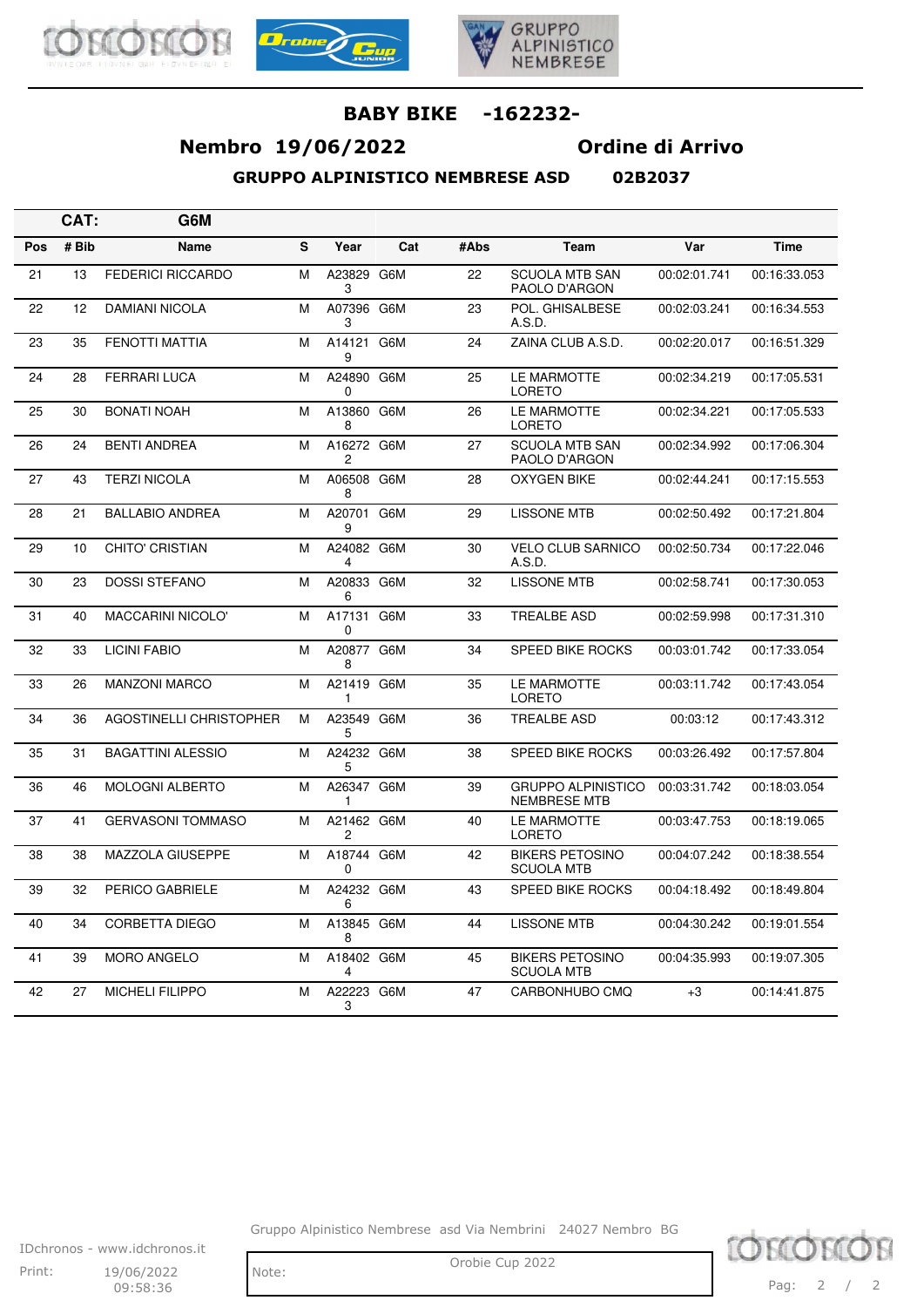





# **Nembro 19/06/2022 Ordine di Arrivo**

**GRUPPO ALPINISTICO NEMBRESE ASD 02B2037**

|                | CAT:  | G <sub>5F</sub>           |   |             |                  |      |                                        |              |              |
|----------------|-------|---------------------------|---|-------------|------------------|------|----------------------------------------|--------------|--------------|
| <b>Pos</b>     | # Bib | <b>Name</b>               | S | Year        | Cat              | #Abs | Team                                   | Var          | <b>Time</b>  |
|                | 101   | <b>CAMPANA ANNA</b>       | F | A14917<br>8 | G <sub>5</sub> F | 19   | CICLISTI VALGANDINO                    | 00:01:45.194 | 00:12:43.275 |
| $\overline{2}$ | 102   | <b>ISENI ANGELICA</b>     | F | A14151<br>9 | G <sub>5</sub> F | 24   | POL. GHISALBESE<br>A.S.D.              | 00:02:08.945 | 00:13:07.026 |
| 3              | 103   | <b>BOSSINI VIOLA EMMA</b> | F | A16855      | G <sub>5</sub> F | 25   | ZAINA CLUB A.S.D.                      | 00:02:09.196 | 00:13:07.277 |
| 4              | 106   | <b>PASQUALI MILLA</b>     | F | A25850<br>3 | G <sub>5</sub> F | 37   | <b>LISSONE MTB</b>                     | 00:04:01.456 | 00:14:59.537 |
| 5              | 104   | <b>CORTESI ALESSIA</b>    | F | A15071<br>6 | G <sub>5</sub> F | 39   | <b>SCUOLA MTB SAN</b><br>PAOLO D'ARGON | 00:04:01.970 | 00:15:00.051 |
| 6              | 105   | RAVASIO ELISA             | F | A26603      | G <sub>5</sub> F | 42   | G.C. ALMENNO ASD                       | 00:04:31.697 | 00:15:29.778 |

|                | CAT:  | G5M                       |   |                              |     |                |                                                  |              |              |
|----------------|-------|---------------------------|---|------------------------------|-----|----------------|--------------------------------------------------|--------------|--------------|
| Pos            | # Bib | <b>Name</b>               | S | Year                         | Cat | #Abs           | Team                                             | Var          | <b>Time</b>  |
| 1              | 59    | SIGNORELLI MIRKO          | M | A15074 G5M<br>2              |     | $\mathbf{1}$   | <b>BIKERS PETOSINO</b><br><b>SCUOLA MTB</b>      |              | 00:10:58.081 |
| $\overline{2}$ | 56    | <b>VIGANO' STEFANO</b>    | M | A09757 G5M<br>0              |     | $\overline{2}$ | A.S.D. TEAM BARRO'S<br><b>BIKE</b>               | 00:00:06.012 | 00:11:04.093 |
| 3              | 58    | <b>CENTANARO EMANUELE</b> | M | A15325 G5M<br>9              |     | 3              | <b>GRUPPO ALPINISTICO</b><br><b>NEMBRESE MTB</b> | 00:00:10.511 | 00:11:08.592 |
| 4              | 63    | <b>VERGANI ALEX</b>       | M | A15390 G5M<br>5              |     | 4              | <b>TREALBE ASD</b>                               | 00:00:15.252 | 00:11:13.333 |
| 5              | 61    | <b>FALGARI DAVIDE</b>     | M | A13944 G5M<br>1              |     | 5              | A.S.D. TEAM BARRO'S<br><b>BIKE</b>               | 00:00:34.752 | 00:11:32.833 |
| 6              | 69    | <b>BOSSINI GIACOMO</b>    | M | A15682 G5M<br>3              |     | 6              | ZAINA CLUB A.S.D.                                | 00:00:44.002 | 00:11:42.083 |
| $\overline{7}$ | 60    | <b>COPETTI DAVIDE</b>     | M | A21668 G5M<br>$\overline{c}$ |     | $\overline{7}$ | G.C. ALMENNO ASD                                 | 00:01:07.252 | 00:12:05.333 |
| 8              | 73    | <b>BORGONOVO LUCA</b>     | M | A16043 G5M<br>4              |     | 8              | <b>TREALBE ASD</b>                               | 00:01:09.502 | 00:12:07.583 |
| 9              | 62    | <b>PULCINI SAMUELE</b>    | M | A15867 G5M<br>$\Omega$       |     | 9              | <b>KRICCA BIKE ASD</b>                           | 00:01:09.514 | 00:12:07.595 |
| 10             | 57    | <b>CUCINOTTA THOMAS</b>   | M | A15509 G5M<br>9              |     | 10             | <b>VELO CLUB SARNICO</b><br>A.S.D.               | 00:01:15.002 | 00:12:13.083 |
| 11             | 76    | <b>BONFANTI TOMMASO</b>   | M | A21477 G5M<br>$\overline{c}$ |     | 11             | LE MARMOTTE<br><b>LORETO</b>                     | 00:01:21.013 | 00:12:19.094 |
| 12             | 74    | PASINETTI SEBASTIAN       | M | A16267 G5M<br>4              |     | 12             | LE MARMOTTE<br><b>LORETO</b>                     | 00:01:25.752 | 00:12:23.833 |
| 13             | 71    | <b>CAPELLI MATTEO</b>     | M | A18828 G5M<br>0              |     | 13             | LE MARMOTTE<br><b>LORETO</b>                     | 00:01:28.253 | 00:12:26.334 |
| 14             | 64    | <b>ZUCCHINALI LORENZO</b> | M | A19048 G5M<br>3              |     | 14             | <b>TREALBE ASD</b>                               | 00:01:32.002 | 00:12:30.083 |
| 15             | 72    | <b>SPINELLI JASON</b>     | M | A17764 G5M<br>2              |     | 15             | <b>LISSONE MTB</b>                               | 00:01:34.002 | 00:12:32.083 |
| 16             | 67    | CRISTINI ALESSANDRO       | M | A18688 G5M<br>4              |     | 16             | POL. GHISALBESE<br>A.S.D.                        | 00:01:35.502 | 00:12:33.583 |
| 17             | 66    | <b>TOGNI DANIEL</b>       | M | A16896 G5M<br>6              |     | 17             | G.C. ALMENNO ASD                                 | 00:01:39.763 | 00:12:37.844 |
| 18             | 77    | <b>CATTANEO DAVIDE</b>    | M | A13679 G5M<br>4              |     | 18             | SPEED BIKE ROCKS                                 | 00:01:39.765 | 00:12:37.846 |
| 19             | 78    | <b>BASAGLIA LEONARDO</b>  | M | A17940 G5M<br>7              |     | 20             | <b>BIKERS PETOSINO</b><br><b>SCUOLA MTB</b>      | 00:01:47.253 | 00:12:45.334 |

Gruppo Alpinistico Nembrese asd Via Nembrini 24027 Nembro BG

IDchronos - www.idchronos.it Print: 19/06/2022 Note: Orobie Cup 2022 19/06/2022

 $10:23:37$ 

Note:

TOM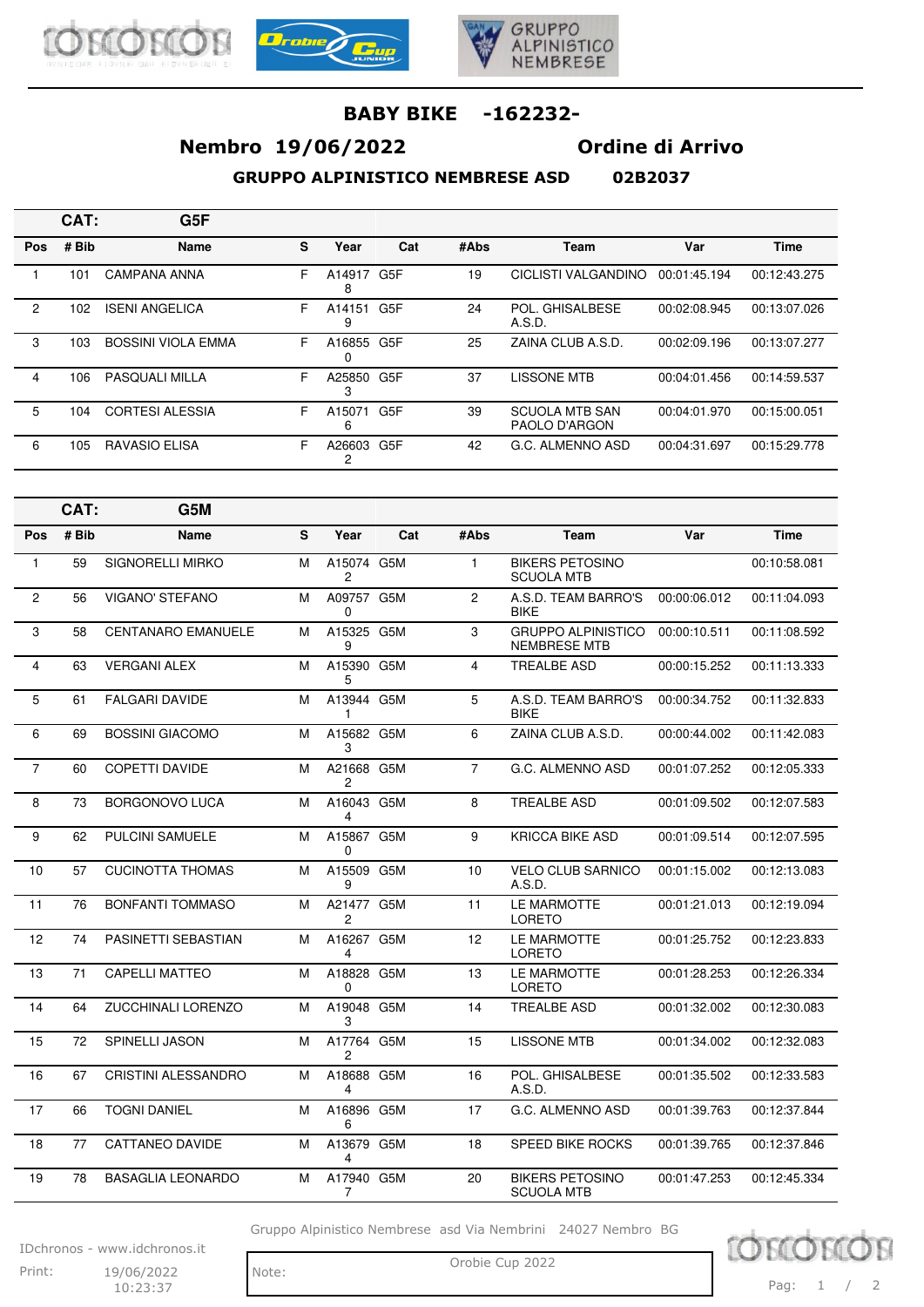





# **Nembro 19/06/2022 Ordine di Arrivo**

**GRUPPO ALPINISTICO NEMBRESE ASD** 

|  | 02B2037 |  |
|--|---------|--|

|            | CAT:  | G5M                         |   |                 |     |      |                                                  |              |              |
|------------|-------|-----------------------------|---|-----------------|-----|------|--------------------------------------------------|--------------|--------------|
| <b>Pos</b> | # Bib | Name                        | S | Year            | Cat | #Abs | Team                                             | Var          | <b>Time</b>  |
| 20         | 75    | <b>MARTINELLI HERMAN</b>    | M | A15031 G5M<br>9 |     | 21   | CICLISTI VALGANDINO                              | 00:01:56.753 | 00:12:54.834 |
| 21         | 98    | ROTA NODARI DAVIDE          | M | A15979 G5M<br>3 |     | 22   | G.S.CICLOTEAM<br>NEMBRO ASD                      | 00:01:58.003 | 00:12:56.084 |
| 22         | 68    | <b>TESTA DIEGO</b>          | M | A16323 G5M<br>1 |     | 23   | LE MARMOTTE<br><b>LORETO</b>                     | 00:02:00.753 | 00:12:58.834 |
| 23         | 79    | <b>BERETTA GIACOMO</b>      | M | A21551 G5M<br>1 |     | 26   | G.C. ALMENNO ASD                                 | 00:02:17.503 | 00:13:15.584 |
| 24         | 81    | <b>GENUESSI EDOARDO</b>     | M | A21271 G5M<br>3 |     | 27   | A.S.D. TEAM BARRO'S<br><b>BIKE</b>               | 00:02:21.753 | 00:13:19.834 |
| 25         | 80    | <b>CARSANA TOMMASO</b>      | M | A16327 G5M<br>3 |     | 28   | <b>SCUOLA MTB SAN</b><br>PAOLO D'ARGON           | 00:02:21.984 | 00:13:20.065 |
| 26         | 95    | FERRARI STEFANO             | M | A10312 G5M<br>9 |     | 29   | OXYGEN BIKE                                      | 00:02:30.003 | 00:13:28.084 |
| 27         | 82    | <b>BARCELLA LORENZO</b>     | M | A18898 G5M<br>4 |     | 30   | <b>SCUOLA MTB SAN</b><br>PAOLO D'ARGON           | 00:02:32.763 | 00:13:30.844 |
| 28         | 83    | <b>BUTNARU RARES STEFAN</b> | M | A18672 G5M<br>8 |     | 31   | POL. GHISALBESE<br>A.S.D.                        | 00:02:38.015 | 00:13:36.096 |
| 29         | 86    | <b>BOMBARDIERI GIULIO</b>   | M | A19047 G5M<br>8 |     | 32   | <b>TREALBE ASD</b>                               | 00:02:41.503 | 00:13:39.584 |
| 30         | 93    | <b>BORGHI ALESSANDRO</b>    | M | A25577 G5M<br>6 |     | 33   | <b>RIDERS TEAM PAVIA</b><br>ASD                  | 00:03:15.754 | 00:14:13.835 |
| 31         | 85    | <b>ARMATI SERAFINO</b>      | M | A13987 G5M<br>3 |     | 34   | <b>KRICCA BIKE ASD</b>                           | 00:03:27.754 | 00:14:25.835 |
| 32         | 88    | RIZZI DAVIDE SEBASTIAN      | M | A20149 G5M<br>3 |     | 35   | <b>BIKERS PETOSINO</b><br><b>SCUOLA MTB</b>      | 00:03:28.784 | 00:14:26.865 |
| 33         | 96    | <b>MONDANO DANIELE</b>      | M | A20441 G5M<br>7 |     | 36   | <b>G.S.CICLOTEAM</b><br><b>NEMBRO ASD</b>        | 00:03:54.755 | 00:14:52.836 |
| 34         | 91    | <b>FACCHETTI DANIEL</b>     | М | A23762 G5M<br>0 |     | 38   | CARAVAGGIO<br><b>OFFROAD</b>                     | 00:04:01.754 | 00:14:59.835 |
| 35         | 89    | <b>BOLOGNA SIMONE</b>       | M | A18882 G5M<br>8 |     | 40   | LE MARMOTTE<br>LORETO                            | 00:04:11.004 | 00:15:09.085 |
| 36         | 92    | <b>BELOTTI DIEGO</b>        | M | A26375 G5M<br>6 |     | 41   | <b>GRUPPO ALPINISTICO</b><br><b>NEMBRESE MTB</b> | 00:04:28.505 | 00:15:26.586 |
| 37         | 84    | <b>GARLINI GIUSEPPE</b>     | M | A24833 G5M<br>0 |     | 43   | POL. GHISALBESE<br>A.S.D.                        | 00:04:33.504 | 00:15:31.585 |
| 38         | 87    | <b>ZORZI MARTIN</b>         | M | A18085 G5M<br>7 |     | 44   | <b>MTB PARRE</b>                                 | 00:04:42.005 | 00:15:40.086 |
| 39         | 99    | <b>ZENONI EMANUELE</b>      | M | A23347 G5M<br>9 |     | 45   | G.S.CICLOTEAM<br>NEMBRO ASD                      | 00:05:02.515 | 00:16:00.596 |
| 40         | 90    | ROTA ALESSANDRO             | M | A25591 G5M<br>6 |     | 46   | G.C. ALMENNO ASD                                 | 00:05:18.255 | 00:16:16.336 |
| 41         | 97    | PISCINA MICHAEL             | M | A25689 G5M<br>0 |     | 47   | RIDERS TEAM PAVIA<br>ASD                         | 00:08:39.018 | 00:19:37.099 |
| 42         | 65    | PERACCHI MICHELE            | M | A22724 G5M<br>4 |     | 48   | <b>GRUPPO ALPINISTICO</b><br>NEMBRESE MTB        | $+1$         | 00:07:48.330 |

Gruppo Alpinistico Nembrese asd Via Nembrini 24027 Nembro BG

IDchronos - www.idchronos.it Print: 19/06/2022 Note: Orobie Cup 2022  $10:23:37$ 

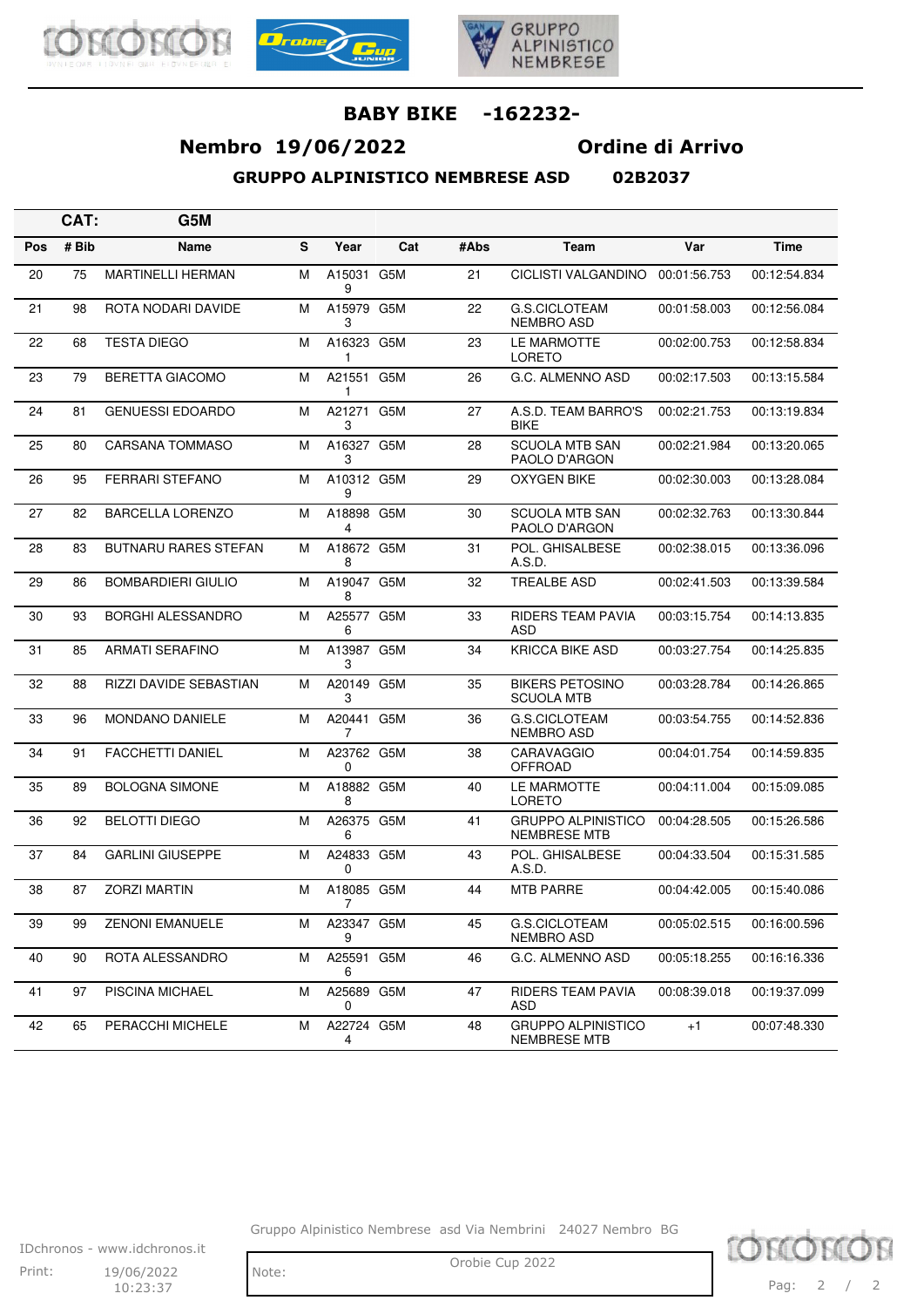





# **Nembro 19/06/2022 Ordine di Arrivo**

**GRUPPO ALPINISTICO NEMBRESE ASD 02B2037**

|     | CAT:  | G4F               |   |            |     |      |                                           |              |              |
|-----|-------|-------------------|---|------------|-----|------|-------------------------------------------|--------------|--------------|
| Pos | # Bib | <b>Name</b>       | s | Year       | Cat | #Abs | Team                                      | Var          | <b>Time</b>  |
|     | 149   | MOROSINI MARIA    |   | A18076 G4F |     | 30   | <b>GRUPPO ALPINISTICO</b><br>NEMBRESE MTB | 00:02:19.925 | 00:10:03.605 |
| ∩   | 148   | BERTULETTI MARIKA |   | A15511     | G4F | 31   | MTB PARRE                                 | 00:02:20.197 | 00:10:03.877 |

|                | CAT:  | G4M                             |   |                      |     |                |                                                  |              |              |
|----------------|-------|---------------------------------|---|----------------------|-----|----------------|--------------------------------------------------|--------------|--------------|
| Pos            | # Bib | Name                            | S | Year                 | Cat | #Abs           | Team                                             | Var          | <b>Time</b>  |
| 1              | 110   | <b>CANALI SIMONE</b>            | М | A16969 G4M<br>0      |     | 1              | CICLISTI VALGANDINO                              |              | 00:07:43.680 |
| $\overline{2}$ | 112   | ORISIO NICOLO'                  | М | A22489 G4M<br>9      |     | 2              | POL. GHISALBESE<br>A.S.D.                        | 00:00:10.010 | 00:07:53.690 |
| 3              | 111   | <b>SBRAGION ALESSANDRO</b>      | М | A18659 G4M<br>7      |     | 3              | <b>LISSONE MTB</b>                               | 00:00:10.511 | 00:07:54.191 |
| $\overline{4}$ | 113   | PELLEGRINELLI MIRCO             | м | A16873 G4M<br>0      |     | $\overline{4}$ | G.C. ALMENNO ASD                                 | 00:00:20.501 | 00:08:04.181 |
| 5              | 114   | <b>BIANO MARCO</b>              | м | A16409 G4M<br>8      |     | 5              | <b>BIKERS PETOSINO</b><br><b>SCUOLA MTB</b>      | 00:00:33.751 | 00:08:17.431 |
| 6              | 117   | <b>BONOMI DAVIDE</b>            | М | A18275 G4M<br>4      |     | 6              | CICLISTI VALGANDINO                              | 00:00:36.751 | 00:08:20.431 |
| $\overline{7}$ | 120   | CALLIONI JACOPO FEDERICO        | М | A16267 G4M<br>0      |     | $\overline{7}$ | <b>TREALBE ASD</b>                               | 00:00:43.751 | 00:08:27.431 |
| 8              | 115   | <b>FINAZZI LORIS</b>            | М | A13758 G4M<br>9      |     | 8              | <b>SPEED BIKE ROCKS</b>                          | 00:00:48.751 | 00:08:32.431 |
| 9              | 116   | <b>MAGONI FILIPPO</b>           | м | A21417 G4M<br>9      |     | 9              | <b>SPEED BIKE ROCKS</b>                          | 00:00:49.751 | 00:08:33.431 |
| 10             | 142   | ROLANO TOMMASO                  | м | A17954 G4M<br>7      |     | 10             | <b>OXYGEN BIKE</b>                               | 00:01:06.503 | 00:08:50.183 |
| 11             | 133   | <b>TASSONE DIEGO</b>            | м | A13210 G4M<br>5      |     | 11             | ZAINA CLUB A.S.D.                                | 00:01:11.013 | 00:08:54.693 |
| 12             | 129   | <b>BETTINELLI GABRIELE</b>      | М | A20571 G4M<br>3      |     | 12             | <b>BIKERS PETOSINO</b><br><b>SCUOLA MTB</b>      | 00:01:13.502 | 00:08:57.182 |
| 13             | 130   | <b>MOROSINI FILIPPO</b>         | М | A18076 G4M<br>1      |     | 13             | <b>GRUPPO ALPINISTICO</b><br><b>NEMBRESE MTB</b> | 00:01:13.769 | 00:08:57.449 |
| 14             | 124   | <b>RUBINI RICCARDO</b>          | М | A18684 G4M<br>0      |     | 14             | POL. GHISALBESE<br>A.S.D.                        | 00:01:19.752 | 00:09:03.432 |
| 15             | 119   | LUSSANA ALESSANDRO              | М | A15404 G4M<br>4      |     | 15             | LE MARMOTTE<br><b>LORETO</b>                     | 00:01:19.988 | 00:09:03.668 |
| 16             | 127   | <b>BAIGUINI DANIELE MARTINO</b> | м | A17049 G4M<br>7      |     | 16             | <b>CICLI BETTONI COSTA</b><br><b>VOLPINO</b>     | 00:01:20.751 | 00:09:04.431 |
| 17             | 121   | ANGRISANI DAVIDE                | м | A18075 G4M<br>8      |     | 17             | POL. GHISALBESE<br>A.S.D.                        | 00:01:20.974 | 00:09:04.654 |
| 18             | 118   | <b>MILESI DAVIDE</b>            | М | A17954 G4M<br>9      |     | 18             | <b>MTB PARRE</b>                                 | 00:01:23.002 | 00:09:06.682 |
| 19             | 123   | <b>GRITTI SAMUELE</b>           | м | A20535 G4M<br>8      |     | 19             | CICLISTI VALGANDINO                              | 00:01:27.262 | 00:09:10.942 |
| 20             | 131   | <b>RUBIS MIRCO</b>              | м | A13415 G4M<br>1      |     | 20             | <b>BIKERS PETOSINO</b><br><b>SCUOLA MTB</b>      | 00:01:32.512 | 00:09:16.192 |
| 21             | 128   | RAVELLI FEDERICO                | м | A15881 G4M<br>8      |     | 21             | SPEED BIKE ROCKS                                 | 00:01:37.002 | 00:09:20.682 |
| 22             | 144   | <b>MARTINELLI CRISTIAN</b>      | м | A12864 G4M<br>$^{2}$ |     | 22             | <b>OXYGEN BIKE</b>                               | 00:01:52.253 | 00:09:35.933 |
| 23             | 126   | ANDREELLO ELIA                  | м | A17867 G4M<br>1      |     | 23             | LISSONE MTB                                      | 00:01:58.256 | 00:09:41.936 |

Gruppo Alpinistico Nembrese asd Via Nembrini 24027 Nembro BG

IDchronos - www.idchronos.it Print: 19/06/2022 Note: Orobie Cup 2022 19/06/2022

10:41:25

Note:

10 Pag: 1 / 2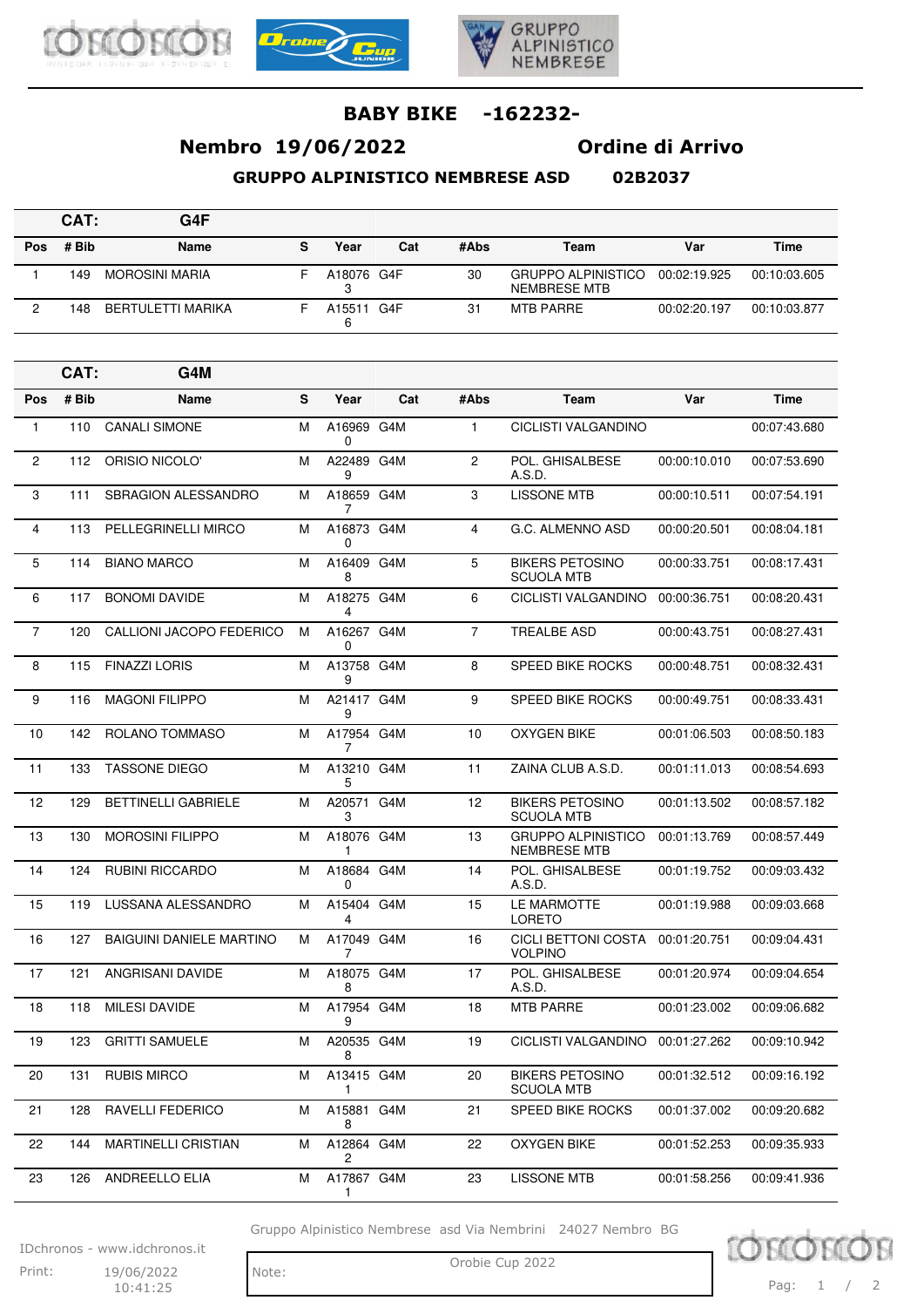





## **Nembro 19/06/2022 Ordine di Arrivo**

**GRUPPO ALPINISTICO NEMBRESE ASD 02B2037**

|  | 8383837 |  |
|--|---------|--|

**CAT: G4M Pos # Bib Name S Year Cat #Abs Team Var Time** 24 139 MIGLIACCIO ALESSANDRO M A16410 G4M 4 24 TREALBE ASD 00:02:05.774 00:09:49.454 25 125 INTROZZI SAMUELE M A22515 G4M 5 G4M 25 MONTE CANTO ASD 00:02:11.002 00:09:54.682 26 134 BONVINI LEONARDO M A23058 G4M 9 G4M 26 LISSONE MTB 00:02:11.756 00:09:55.436 27 137 DIGIUNI SAMUELE M A20099 G4M 8 27 LISSONE MTB 00:02:12.030 00:09:55.710 28 132 ALBANI GIOVANNI MA19955 G4M 9 28 GRUPPO ALPINISTICO NEMBRESE MTB 00:02:13.252 00:09:56.932 29 135 ALBRIGONI MICHELE M A24824 G4M 7 G4M 29 TREALBE ASD 00:02:18.502 00:10:02.182 30 143 FORMENTINI FILIPPO M A16656 G4M 7 G4M 32 OSIO SOTTO 00:02:28.003 00:10:11.683 31 122 PEREGO DAVIDE M A18611 G4M 6 G4M 33 G.C. ALMENNO ASD 00:02:34.753 00:10:18.433 32 145 PEZZOTTA LORENZO M A18464 G4M 8 34 G.S.CICLOTEAM NEMBRO ASD 00:02:40.262 00:10:23.942 33 140 BENIGNI GIOELE M A24135 G4M 0 35 BIKERS PETOSINO SCUOLA MTB 00:02:47.513 00:10:31.193 34 146 TAZZI TOMMASO M A20117 G4M 1 36 RIDERS TEAM PAVIA ASD 00:02:55.003 00:10:38.683 35 138 TINTI ALESSANDRO M A26424 G4M 0 37 CICLISTI VALGANDINO 00:04:03.754 00:11:47.434 36 136 MAZZUCCHETTI LORENZO M A21787 G4M 7 38 SCUOLA MTB SAN PAOLO D'ARGON 00:04:30.254 00:12:13.934

Gruppo Alpinistico Nembrese asd Via Nembrini 24027 Nembro BG



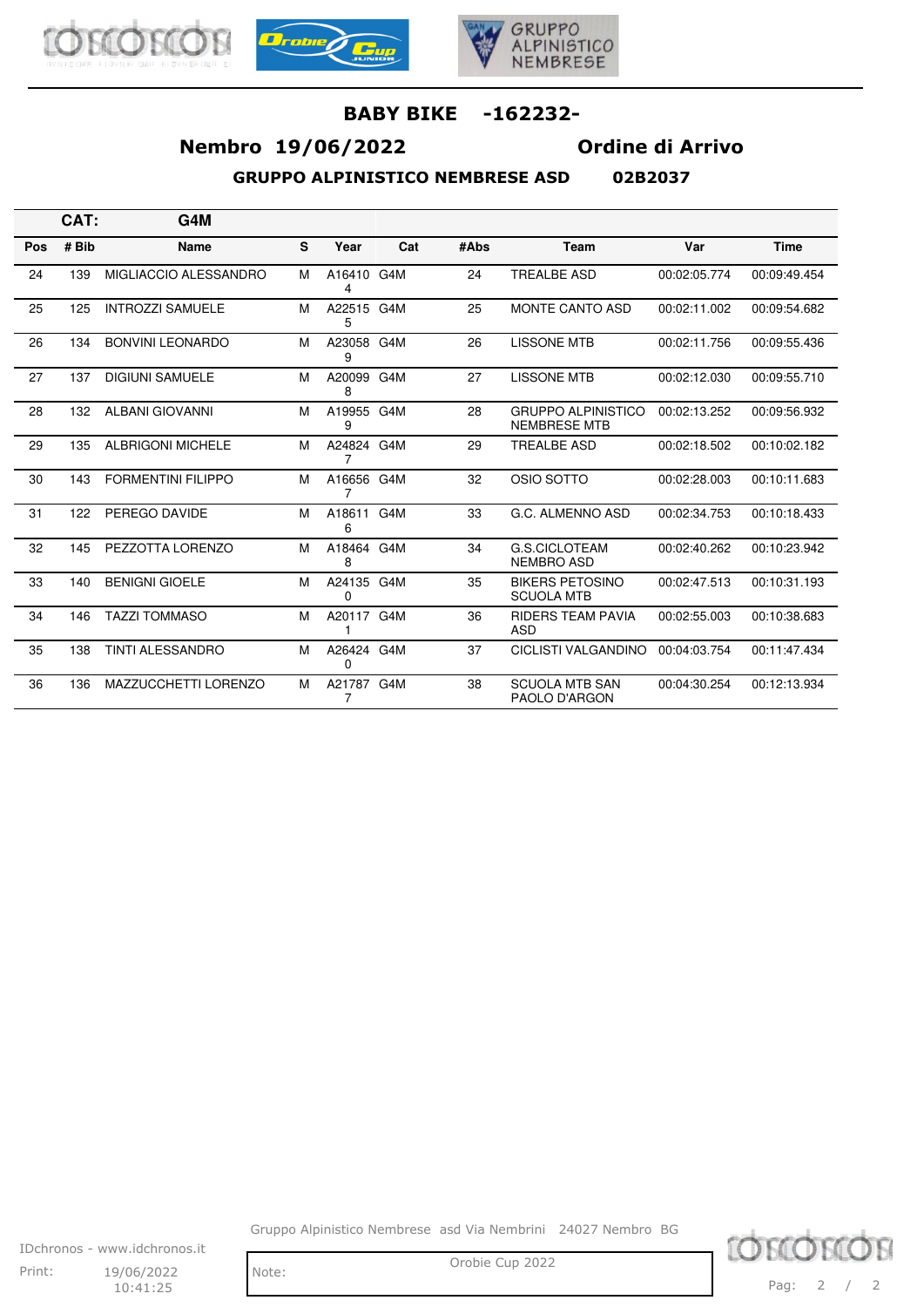





# **Nembro 19/06/2022 Ordine di Arrivo**

**GRUPPO ALPINISTICO NEMBRESE ASD 02B2037**

|     | CAT:  | G3F                   |    |                 |     |      |                                        |              |              |
|-----|-------|-----------------------|----|-----------------|-----|------|----------------------------------------|--------------|--------------|
| Pos | # Bib | Name                  | s  | Year            | Cat | #Abs | Team                                   | Var          | Time         |
|     | 198   | EPIS NAMI             | F. | A25315 G3F<br>9 |     | 12   | CICLISTI VALGANDINO                    | 00:01:23.838 | 00:08:27.549 |
| 2   | 199   | <b>BONFANTI PETRA</b> | F  | A21477 G3F<br>6 |     | 26   | LE MARMOTTE<br>LORETO                  | 00:01:53.033 | 00:08:56.744 |
| 3   | 197   | TOMA NOEMI ANAIS      |    | A23990 G3F      |     | 30   | <b>SCUOLA MTB SAN</b><br>PAOLO D'ARGON | 00:02:11.837 | 00:09:15.548 |

|                | CAT:  | G3M                      |   |                              |     |                |                                                  |              |              |
|----------------|-------|--------------------------|---|------------------------------|-----|----------------|--------------------------------------------------|--------------|--------------|
| Pos            | # Bib | Name                     | S | Year                         | Cat | #Abs           | Team                                             | Var          | <b>Time</b>  |
| $\mathbf{1}$   | 157   | <b>FORNONI SAMUELE</b>   | M | A15458 G3M<br>5              |     | $\mathbf{1}$   | <b>MTB PARRE</b>                                 |              | 00:07:03.711 |
| $\mathbf{2}$   | 152   | <b>PASTA GABRIEL</b>     | M | A13414 G3M<br>0              |     | $\overline{2}$ | A.S.D. TEAM BARRO'S<br><b>BIKE</b>               | 00:00:21.991 | 00:07:25.702 |
| 3              | 153   | <b>GHEZZI DANIEL</b>     | M | A19445 G3M<br>6              |     | 3              | G.C. ALMENNO ASD                                 | 00:00:28.250 | 00:07:31.961 |
| 4              | 156   | ROTA RICCARDO            | M | A19348 G3M<br>7              |     | 4              | G.C. ALMENNO ASD                                 | 00:00:30.740 | 00:07:34.451 |
| 5              | 151   | <b>RAVASIO CRISTIAN</b>  | M | A18964 G3M<br>0              |     | 5              | A.S.D. TEAM BARRO'S<br><b>BIKE</b>               | 00:00:39.240 | 00:07:42.951 |
| 6              | 155   | <b>GOTTI ALESSANDRO</b>  | М | A19333 G3M<br>5              |     | 6              | G.C. ALMENNO ASD                                 | 00:00:39.750 | 00:07:43.461 |
| $\overline{7}$ | 159   | LOMBARDI LUCA            | М | A23092 G3M<br>9              |     | $\overline{7}$ | <b>LISSONE MTB</b>                               | 00:00:55.740 | 00:07:59.451 |
| 8              | 158   | RAVASIO ALESSANDRO       | M | A19932 G3M<br>4              |     | 8              | G.C. ALMENNO ASD                                 | 00:00:56.012 | 00:07:59.723 |
| 9              | 154   | <b>PANZA ELIA</b>        | M | A20674 G3M<br>6              |     | 9              | G.C. ALMENNO ASD                                 | 00:01:13.241 | 00:08:16.952 |
| 10             | 162   | <b>TOMA RICCARDO</b>     | М | A23804 G3M<br>7              |     | 10             | <b>SCUOLA MTB SAN</b><br>PAOLO D'ARGON           | 00:01:17.731 | 00:08:21.442 |
| 11             | 161   | GIUDICI GIORGIO          | M | A23410 G3M<br>0              |     | 11             | <b>GRUPPO ALPINISTICO</b><br><b>NEMBRESE MTB</b> | 00:01:21.490 | 00:08:25.201 |
| 12             | 166   | MAZZOLENI NICOLAS        | М | A23622 G3M<br>8              |     | 13             | <b>GRUPPO ALPINISTICO</b><br><b>NEMBRESE MTB</b> | 00:01:24.741 | 00:08:28.452 |
| 13             | 180   | RIZZI SAMUELE JULIAN     | м | A20149 G3M<br>2              |     | 14             | <b>BIKERS PETOSINO</b><br><b>SCUOLA MTB</b>      | 00:01:26.741 | 00:08:30.452 |
| 14             | 170   | <b>RIZZI LUCA</b>        | M | A20598 G3M<br>7              |     | 15             | <b>BIKERS PETOSINO</b><br><b>SCUOLA MTB</b>      | 00:01:27.257 | 00:08:30.968 |
| 15             | 169   | PIEPOLI FEDERICO         | М | A23667 G3M<br>$\overline{2}$ |     | 16             | <b>TREALBE ASD</b>                               | 00:01:27.259 | 00:08:30.970 |
| 16             | 168   | <b>SCARPELLINI DIEGO</b> | м | A23729 G3M<br>5              |     | 17             | POL. GHISALBESE<br>A.S.D.                        | 00:01:27.503 | 00:08:31.214 |
| 17             | 165   | <b>VISCONTI GIOELE</b>   | М | A19988 G3M<br>7              |     | 18             | G.C. ALMENNO ASD                                 | 00:01:28.011 | 00:08:31.722 |
| 18             | 176   | <b>STABILINI MATTIA</b>  | М | A23873 G3M<br>9              |     | 19             | <b>MTB PARRE</b>                                 | 00:01:28.492 | 00:08:32.203 |
| 19             | 163   | <b>GUALANDRIS PIETRO</b> | M | A21147 G3M<br>6              |     | 20             | <b>TREALBE ASD</b>                               | 00:01:29.490 | 00:08:33.201 |
| 20             | 167   | RONCELLI GIOVANNI        | М | A19401<br>2                  | G3M | 21             | G.C. ALMENNO ASD                                 | 00:01:29.994 | 00:08:33.705 |
| 21             | 171   | <b>TASSI MATTIA</b>      | М | A19048 G3M<br>4              |     | 22             | <b>TREALBE ASD</b>                               | 00:01:31.185 | 00:08:34.896 |
| 22             | 172   | SONZOGNI ANDREA          | М | A20571 G3M<br>2              |     | 23             | <b>BIKERS PETOSINO</b><br><b>SCUOLA MTB</b>      | 00:01:36.491 | 00:08:40.202 |

Gruppo Alpinistico Nembrese asd Via Nembrini 24027 Nembro BG

IDchronos - www.idchronos.it Print: 19/06/2022 Note: Orobie Cup 2022 19/06/2022

11:00:39

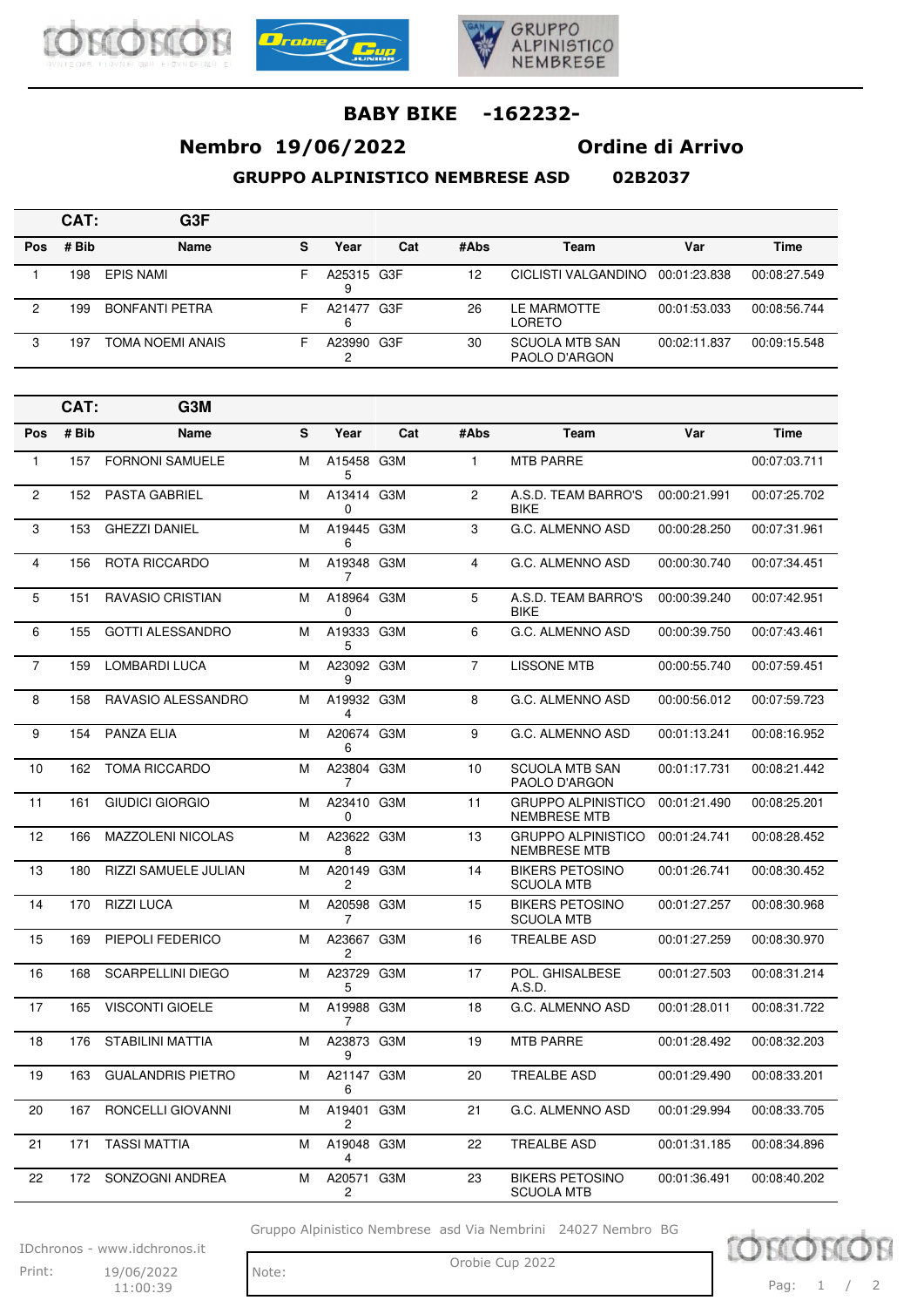





# **Nembro 19/06/2022 Ordine di Arrivo**

**GRUPPO ALPINISTICO NEMBRESE ASD 02B2037**

|  | <b>NJRJN37</b> |  |
|--|----------------|--|

|     | CAT:  | G <sub>3</sub> M          |   |                 |     |      |                                                  |              |              |
|-----|-------|---------------------------|---|-----------------|-----|------|--------------------------------------------------|--------------|--------------|
| Pos | # Bib | Name                      | S | Year            | Cat | #Abs | Team                                             | Var          | <b>Time</b>  |
| 23  | 174   | <b>MELONCELLI FILIPPO</b> | M | A20131 G3M<br>8 |     | 24   | <b>MTB PARRE</b>                                 | 00:01:36.765 | 00:08:40.476 |
| 24  | 164   | <b>COMANI MICHAEL</b>     | M | A23125 G3M<br>9 |     | 25   | <b>BIKERS PETOSINO</b><br><b>SCUOLA MTB</b>      | 00:01:41.501 | 00:08:45.212 |
| 25  | 183   | <b>LONGHIN LAPO</b>       | M | A19510 G3M<br>5 |     | 27   | <b>LISSONE MTB</b>                               | 00:01:57.741 | 00:09:01.452 |
| 26  | 160   | <b>BUGA NICOLO'</b>       | M | A18947 G3M<br>1 |     | 28   | <b>MONTE CANTO ASD</b>                           | 00:02:06.991 | 00:09:10.702 |
| 27  | 173   | <b>MARZIALI SAMUELE</b>   | M | A24226 G3M<br>4 |     | 29   | SPEED BIKE ROCKS                                 | 00:02:07.011 | 00:09:10.722 |
| 28  | 181   | <b>FERRAGUTI TOMMASO</b>  | M | A23618 G3M<br>9 |     | 31   | <b>BIKERS PETOSINO</b><br><b>SCUOLA MTB</b>      | 00:02:34.492 | 00:09:38.203 |
| 29  | 190   | RADICCHI LORENZO          | M | A23424 G3M<br>7 |     | 32   | <b>BIKERS PETOSINO</b><br><b>SCUOLA MTB</b>      | 00:02:35.492 | 00:09:39.203 |
| 30  | 186   | <b>CREMASCHI RICCARDO</b> | M | A25842 G3M<br>9 |     | 33   | <b>VELO CLUB SARNICO</b><br>A.S.D.               | 00:02:39.491 | 00:09:43.202 |
| 31  | 179   | <b>RANGHETTI MATTIA</b>   | M | A24177 G3M<br>4 |     | 34   | POL. GHISALBESE<br>A.S.D.                        | 00:02:39.778 | 00:09:43.489 |
| 32  | 187   | LUZZANA ALESSANDRO        | M | A20746 G3M<br>4 |     | 35   | <b>VELO CLUB SARNICO</b><br>A.S.D.               | 00:02:44.992 | 00:09:48.703 |
| 33  | 185   | EUSTACCHIO FRANCESCO      | M | A25189 G3M<br>7 |     | 36   | <b>TREALBE ASD</b>                               | 00:02:58.992 | 00:10:02.703 |
| 34  | 184   | <b>BENZONI ROBERTO</b>    | м | A23407 G3M<br>1 |     | 37   | <b>MTB PARRE</b>                                 | 00:03:02.492 | 00:10:06.203 |
| 35  | 178   | <b>SEREGNI GABRIELE</b>   | M | A23471<br>8     | G3M | 38   | <b>BIKERS PETOSINO</b><br><b>SCUOLA MTB</b>      | 00:03:03.003 | 00:10:06.714 |
| 36  | 182   | <b>BAGGIO PIETRO</b>      | M | A20783 G3M<br>5 |     | 39   | POL. GHISALBESE<br>A.S.D.                        | 00:03:04.742 | 00:10:08.453 |
| 37  | 191   | <b>BEVILACQUA TIAGO</b>   | M | A26417 G3M<br>4 |     | 40   | <b>GRUPPO ALPINISTICO</b><br><b>NEMBRESE MTB</b> | 00:03:09.992 | 00:10:13.703 |

Gruppo Alpinistico Nembrese asd Via Nembrini 24027 Nembro BG



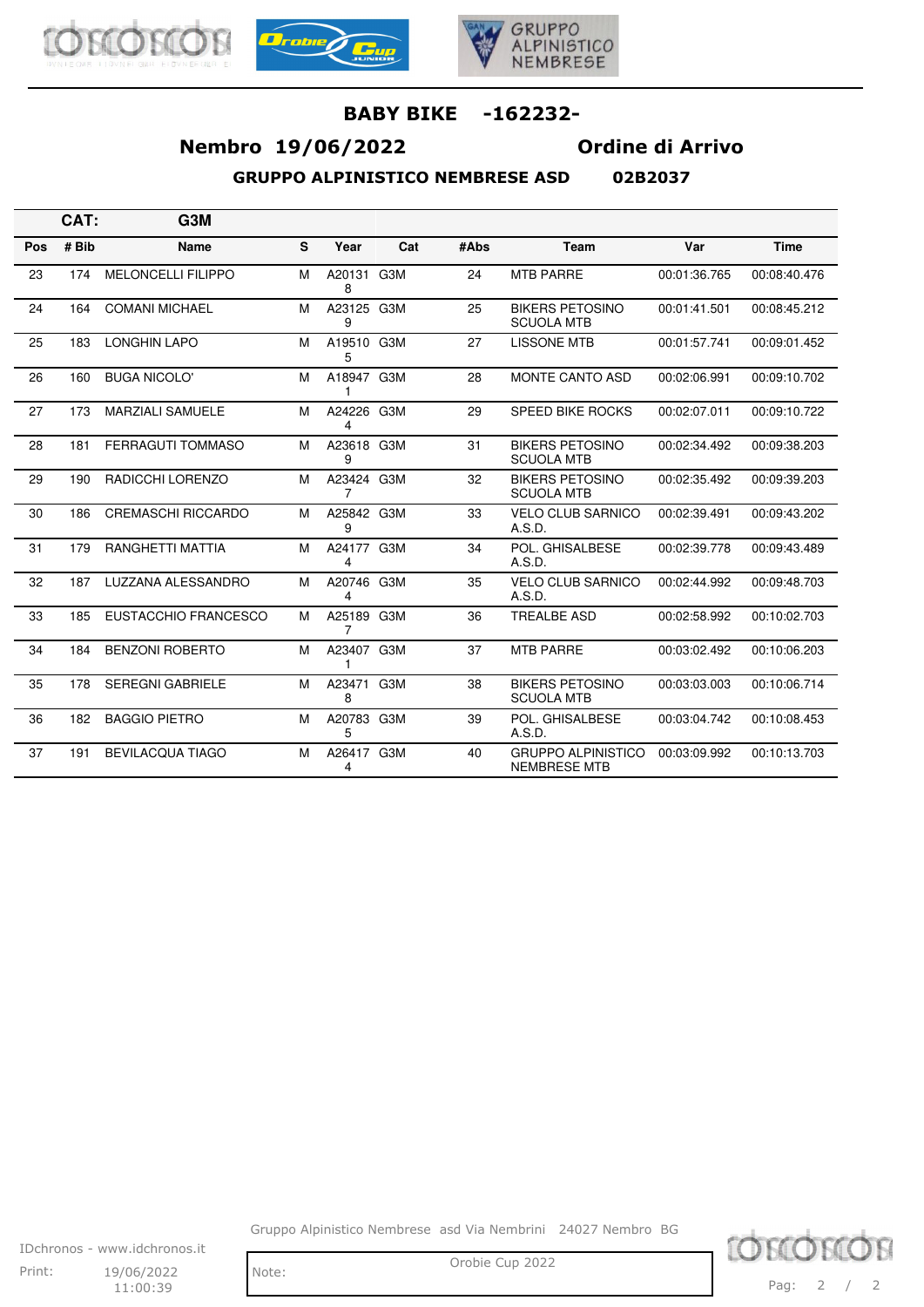





# **Nembro 19/06/2022 Ordine di Arrivo**

**GRUPPO ALPINISTICO NEMBRESE ASD 02B2037**

|            | CAT:  | G2F                     |    |            |     |      |                     |              |              |
|------------|-------|-------------------------|----|------------|-----|------|---------------------|--------------|--------------|
| <b>Pos</b> | # Bib | Name                    | s  | Year       | Cat | #Abs | Team                | Var          | <b>Time</b>  |
|            | 247   | <b>IMBERTI VIRGINIA</b> | F. | A23328 G2F |     | 12   | CICLISTI VALGANDINO | 00:00:32.410 | 00:04:00.571 |
| 2          | 246   | <b>CARUSO VICTORIA</b>  | F. | A23034 G2F |     | 13   | LISSONE MTB         | 00:00:39.910 | 00:04:08.071 |
| 3          | 249   | <b>GOISIS BENEDETTA</b> | F. | A21382 G2F |     | 32   | OSIO SOTTO          | 00:01:08.855 | 00:04:37.016 |
| 4          | 248   | ROSSI MARTA             | F  | A22548 G2F |     | 34   | SPEED BIKE ROCKS    | 00:01:15.410 | 00:04:43.571 |

|                | CAT:  | G <sub>2</sub> M            |   |                  |     |                |                                                  |              |              |
|----------------|-------|-----------------------------|---|------------------|-----|----------------|--------------------------------------------------|--------------|--------------|
| Pos            | # Bib | <b>Name</b>                 | S | Year             | Cat | #Abs           | Team                                             | Var          | <b>Time</b>  |
| $\mathbf{1}$   | 202   | <b>BARATTI FRANCESCO</b>    | м | A21149 G2M<br>2  |     | 1              | <b>TREALBE ASD</b>                               |              | 00:03:28.161 |
| $\overline{2}$ | 203   | <b>INTROZZI SEBASTIANO</b>  | м | A21928 G2M<br>1  |     | $\overline{c}$ | <b>MONTE CANTO ASD</b>                           | 00:00:03.720 | 00:03:31.881 |
| 3              | 206   | <b>VISCARDI FRANCESCO</b>   | M | A23617 G2M<br>4  |     | 3              | <b>GRUPPO ALPINISTICO</b><br><b>NEMBRESE MTB</b> | 00:00:22.230 | 00:03:50.391 |
| 4              | 201   | <b>MAZZUCOTELLI LORENZO</b> | м | A16253 G2M<br>6  |     | $\overline{4}$ | A.S.D. TEAM BARRO'S<br><b>BIKE</b>               | 00:00:22.486 | 00:03:50.647 |
| 5              | 205   | <b>BENINTENDI RICCARDO</b>  | м | A25588 G2M<br>5  |     | 5              | G.C. ALMENNO ASD                                 | 00:00:22.749 | 00:03:50.910 |
| 6              | 212   | <b>BOLIS DANIELE</b>        | м | A21928 G2M<br>5  |     | 6              | <b>MONTE CANTO ASD</b>                           | 00:00:24.479 | 00:03:52.640 |
| $\overline{7}$ | 207   | <b>PERSIANI SIMONE</b>      | м | A23385 G2M<br>3  |     | $\overline{7}$ | POL. GHISALBESE<br>A.S.D.                        | 00:00:25.980 | 00:03:54.141 |
| 8              | 235   | <b>BORLENGHI TOMMASO</b>    | M | A23465 G2M<br>3  |     | 8              | <b>GRUPPO ALPINISTICO</b><br><b>NEMBRESE MTB</b> | 00:00:26.230 | 00:03:54.391 |
| 9              | 222   | PEZZOLI RYAN                | M | A26150 G2M<br>3  |     | 9              | <b>MTB PARRE</b>                                 | 00:00:26.985 | 00:03:55.146 |
| 10             | 210   | <b>BESENZONI MICHELE</b>    | M | A25875 G2M<br>0  |     | 10             | <b>VELO CLUB SARNICO</b><br>A.S.D.               | 00:00:28.980 | 00:03:57.141 |
| 11             | 209   | <b>ANGHILERI LUCA</b>       | M | A23260 G2M<br>7  |     | 11             | <b>MONTE CANTO ASD</b>                           | 00:00:29.751 | 00:03:57.912 |
| 12             | 213   | <b>BARCELLA RICCARDO</b>    | M | A21989 G2M<br>3  |     | 14             | <b>KRICCA BIKE ASD</b>                           | 00:00:42.980 | 00:04:11.141 |
| 13             | 219   | <b>MANZONI LIAM</b>         | M | A20633 G2M<br>8  |     | 15             | <b>BIKERS PETOSINO</b><br><b>SCUOLA MTB</b>      | 00:00:43.255 | 00:04:11.416 |
| 14             | 208   | NUCIBELLA JACOPO            | M | A21623 G2M<br>4  |     | 16             | <b>SPEED BIKE ROCKS</b>                          | 00:00:43.981 | 00:04:12.142 |
| 15             | 223   | <b>BARONI GIUSEPPE</b>      | M | A23463 G2M<br>8  |     | 17             | <b>BIKERS PETOSINO</b><br><b>SCUOLA MTB</b>      | 00:00:44.741 | 00:04:12.902 |
| 16             | 233   | DI STASIO TRISTAN           | M | A24065 G2M<br>2  |     | 18             | <b>U.C. CREMASCA</b>                             | 00:00:46.980 | 00:04:15.141 |
| 17             | 204   | <b>IMBERTI DANIELE</b>      | M | A22147 G2M<br>8  |     | 19             | <b>CICLISTI VALGANDINO</b>                       | 00:00:50.730 | 00:04:18.891 |
| 18             | 221   | <b>SINDONA LUCA</b>         | M | A23033 G2M<br>5  |     | 20             | <b>LISSONE MTB</b>                               | 00:00:51.730 | 00:04:19.891 |
| 19             | 225   | <b>GARLINI PIETRO</b>       | M | A23628 G2M<br>5  |     | 21             | POL. GHISALBESE<br>A.S.D.                        | 00:00:51.734 | 00:04:19.895 |
| 20             | 215   | <b>CORBETTA ALAN</b>        | M | A21827 G2M<br>4  |     | 22             | <b>LISSONE MTB</b>                               | 00:00:52.514 | 00:04:20.675 |
| 21             | 214   | <b>GUSTINETTI JACOPO</b>    | м | A18960 G2M<br>5. |     | 23             | <b>SPEED BIKE ROCKS</b>                          | 00:00:52.519 | 00:04:20.680 |

Gruppo Alpinistico Nembrese asd Via Nembrini 24027 Nembro BG

IDchronos - www.idchronos.it Print: 19/06/2022 Note: Orobie Cup 2022 19/06/2022

11:18:18

Note:

**LOBI** 

Pag: 1 / 2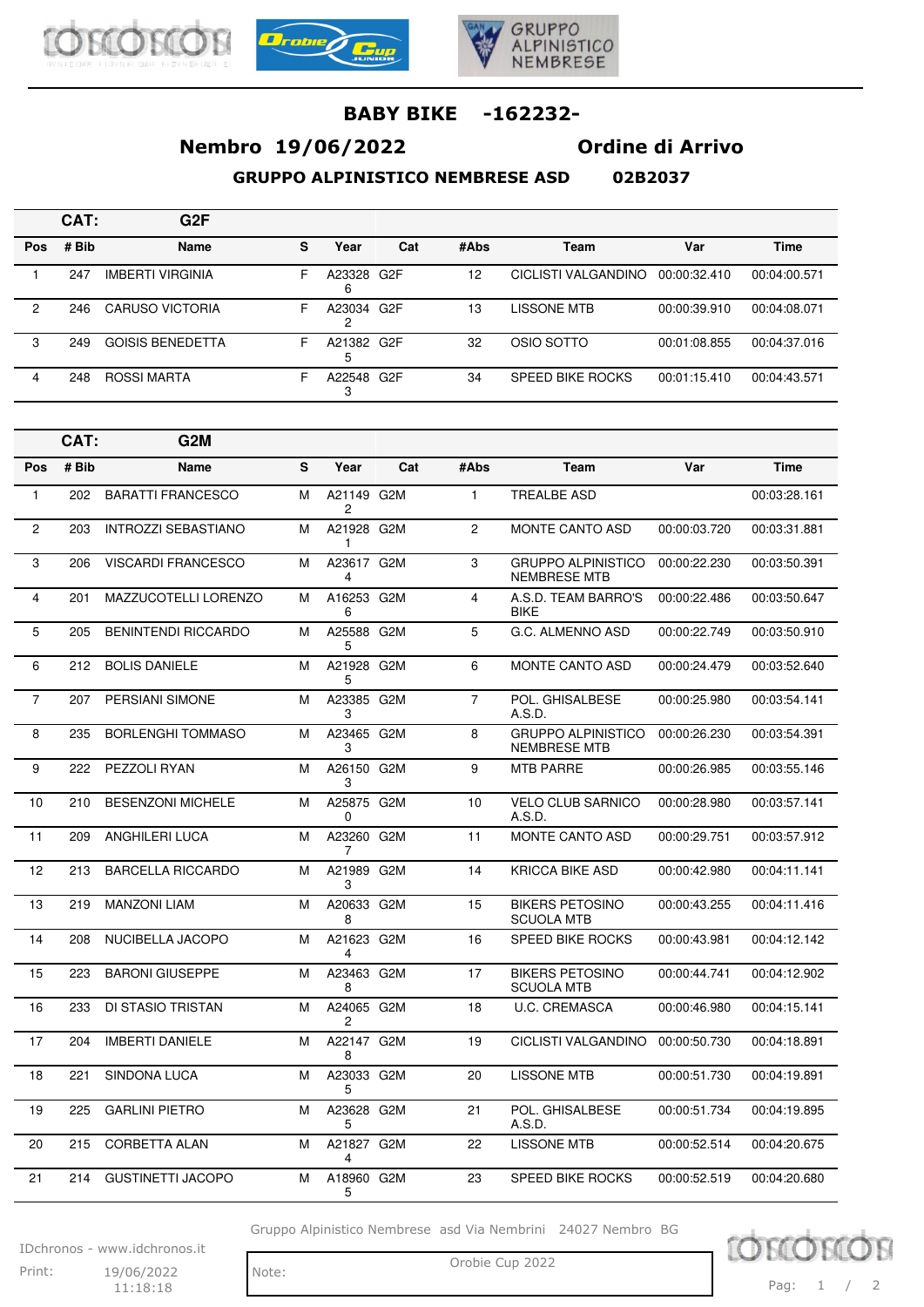





# **Nembro 19/06/2022 Ordine di Arrivo**

**GRUPPO ALPINISTICO NEMBRESE ASD 02B2037**

|  | <b>NJRJN37</b> |  |
|--|----------------|--|

|     | CAT:  | G <sub>2</sub> M         |   |                              |     |      |                                                  |              |              |
|-----|-------|--------------------------|---|------------------------------|-----|------|--------------------------------------------------|--------------|--------------|
| Pos | # Bib | Name                     | S | Year                         | Cat | #Abs | Team                                             | Var          | <b>Time</b>  |
| 22  | 216   | <b>GENUIZZI MARCO</b>    | М | A25997 G2M<br>8              |     | 24   | <b>CICLISTI VALGANDINO</b>                       | 00:00:53.479 | 00:04:21.640 |
| 23  | 229   | <b>DI STASIO ALESSIO</b> | М | A23989 G2M<br>З              |     | 25   | <b>U.C. CREMASCA</b>                             | 00:00:53.480 | 00:04:21.641 |
| 24  | 231   | PACCANI PIETRO           | М | A25323 G2M<br>2              |     | 26   | LE MARMOTTE<br><b>LORETO</b>                     | 00:00:53.999 | 00:04:22.160 |
| 25  | 220   | CROTTI TOMMASO           | м | A23472 G2M<br>3              |     | 27   | <b>BIKERS PETOSINO</b><br><b>SCUOLA MTB</b>      | 00:00:56.480 | 00:04:24.641 |
| 26  | 217   | <b>TORBIDI CRISTIAN</b>  | м | A25639 G2M<br>3              |     | 28   | <b>MONTE CANTO ASD</b>                           | 00:01:00.981 | 00:04:29.142 |
| 27  | 218   | ANNONI SEBASTIANO        | М | A23033 G2M<br>3              |     | 29   | <b>LISSONE MTB</b>                               | 00:01:02.730 | 00:04:30.891 |
| 28  | 234   | <b>RAVELLI LUCA</b>      | м | A26701 G2M<br>0              |     | 30   | <b>SPEED BIKE ROCKS</b>                          | 00:01:04.980 | 00:04:33.141 |
| 29  | 226   | <b>RIZZI FRANCESCO</b>   | м | A24825 G2M<br>$\overline{c}$ |     | 31   | <b>TREALBE ASD</b>                               | 00:01:04.981 | 00:04:33.142 |
| 30  | 238   | PEZZOLI LEONARDO         | м | A26300 G2M<br>3              |     | 33   | <b>GRUPPO ALPINISTICO</b><br><b>NEMBRESE MTB</b> | 00:01:14.990 | 00:04:43.151 |
| 31  | 236   | <b>FONTANA NICOLO'</b>   | м | A21921 G2M<br>6              |     | 35   | <b>RIDERS TEAM PAVIA</b><br>ASD                  | 00:01:15.735 | 00:04:43.896 |
| 32  | 224   | PREVITALI CRISTIAN       | М | A19031 G2M<br>2              |     | 36   | <b>SPEED BIKE ROCKS</b>                          | 00:01:17.980 | 00:04:46.141 |
| 33  | 237   | PELLEGRINI MATTEO        | м | A23773 G2M<br>0              |     | 37   | <b>GRUPPO ALPINISTICO</b><br><b>NEMBRESE MTB</b> | 00:01:18.494 | 00:04:46.655 |
| 34  | 227   | <b>AZZOLA GIOVANNI</b>   | М | A25956 G2M<br>3              |     | 38   | <b>MTB PARRE</b>                                 | 00:01:21.731 | 00:04:49.892 |
| 35  | 228   | <b>AZZOLA MATTEO</b>     | M | A23791 G2M<br>$\overline{c}$ |     | 39   | <b>MTB PARRE</b>                                 | 00:01:29.731 | 00:04:57.892 |
| 36  | 230   | <b>FACCHETTI NICOLO'</b> | м | A23762 G2M<br>2              |     | 40   | <b>CARAVAGGIO</b><br><b>OFFROAD</b>              | 00:01:30.230 | 00:04:58.391 |
| 37  | 240   | <b>USANZA LORENZO</b>    | М | A26375 G2M<br>3              |     | 41   | <b>GRUPPO ALPINISTICO</b><br><b>NEMBRESE MTB</b> | 00:02:03.481 | 00:05:31.642 |
| 38  | 241   | <b>ZANCHI FILIPPO</b>    | м | A26087 G2M<br>7              |     | 42   | <b>GRUPPO ALPINISTICO</b><br><b>NEMBRESE MTB</b> | 00:02:19.999 | 00:05:48.160 |
| 39  | 239   | PISCINA BRYAN            | М | A24371 G2M<br>1              |     | 43   | <b>RIDERS TEAM PAVIA</b><br>ASD                  | 00:02:27.741 | 00:05:55.902 |

Gruppo Alpinistico Nembrese asd Via Nembrini 24027 Nembro BG



 $11:18:18$